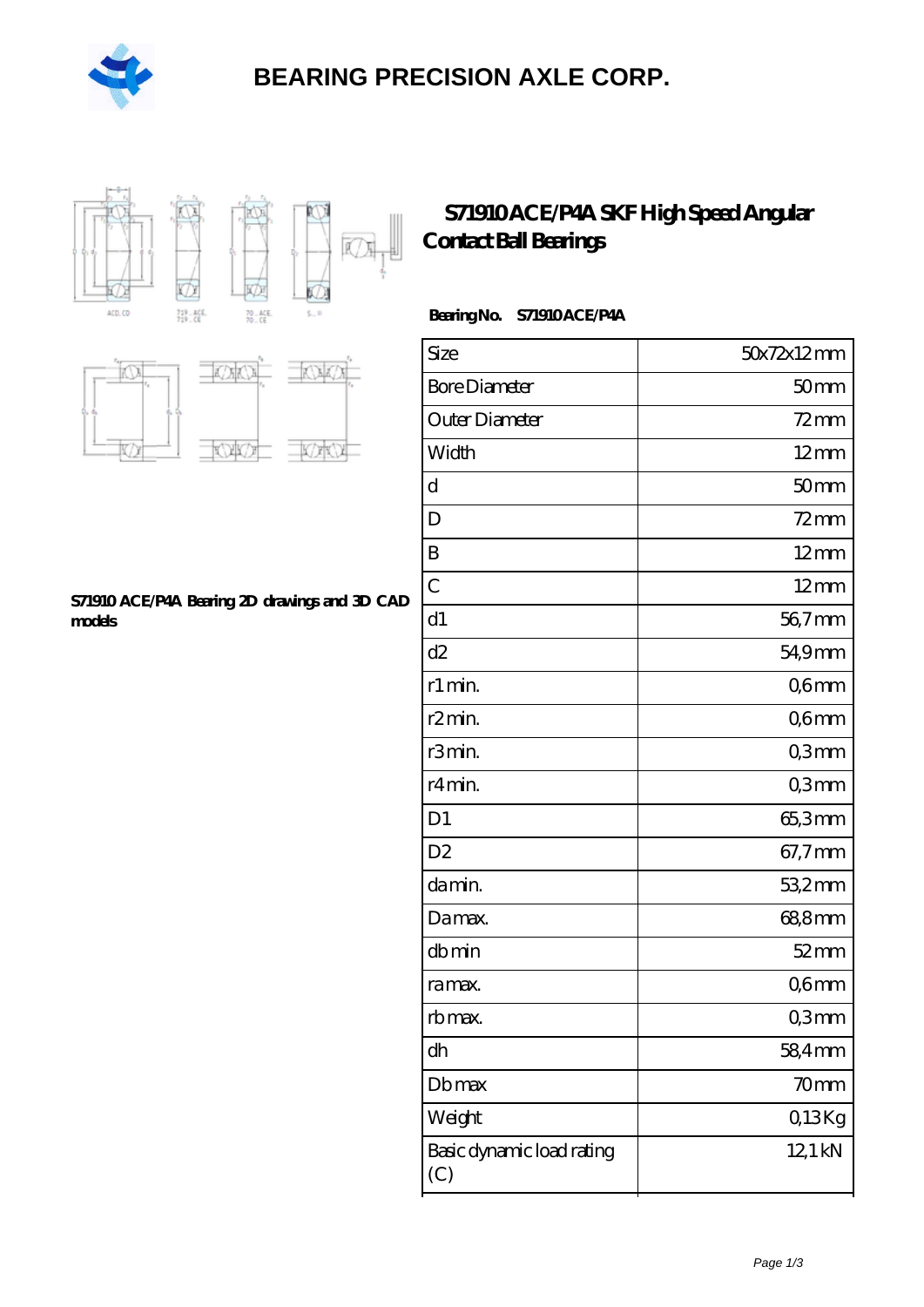

# **[BEARING PRECISION AXLE CORP.](https://m.hilalanaokulu.com)**

| Basic static load rating (CO)              | 815kN            |
|--------------------------------------------|------------------|
| (Grease) Lubrication Speed                 | 23000r/min       |
| (Oil) Lubrication Speed                    | 36000r/min       |
| Fatigue load limit (Pu)                    | 0345             |
| $d_1$                                      | 56.7mm           |
| $d_2$                                      | 549mm            |
| $D_2$                                      | 67.7mm           |
| $r_{1,2}$ min.                             | 06 <sub>mm</sub> |
| $r_{34}$ min.                              | 03mm             |
| а                                          | $21.2$ mm        |
| $d_a$ min.                                 | 532mm            |
| $d_a$ max.                                 | 56.1 mm          |
| $d_b$ min.                                 | $52$ mm          |
| d <sub>b</sub> max.                        | 54.5mm           |
| $D_a$ max.                                 | 688mm            |
| $Db$ max.                                  | 70mm             |
| $r_a$ max.                                 | 06 <sub>mm</sub> |
| $rb$ max.                                  | 03mm             |
| Basic dynamic load rating C                | 12.1 kN          |
| Basic static load rating $C_0$             | 815kN            |
| Fatigue load limit Pu                      | 0345kN           |
| Attainable speed for grease<br>lubrication | 23000r/min       |
| Ball diameter $D_w$                        | $7.144$ mm       |
| Number of balls z                          | 21               |
| Preload class $AG_A$                       | 110N             |
| Static axial stiffness, preload<br>classA  | 96N/μ m          |
| Preload class $BG_R$                       | 330N             |
| Static axial stiffness, preload<br>classB  | $145N/\mu$ m     |
| Preload class C $G_C$                      | 660N             |
| Static axial stiffness, preload            | 190N/μ m         |